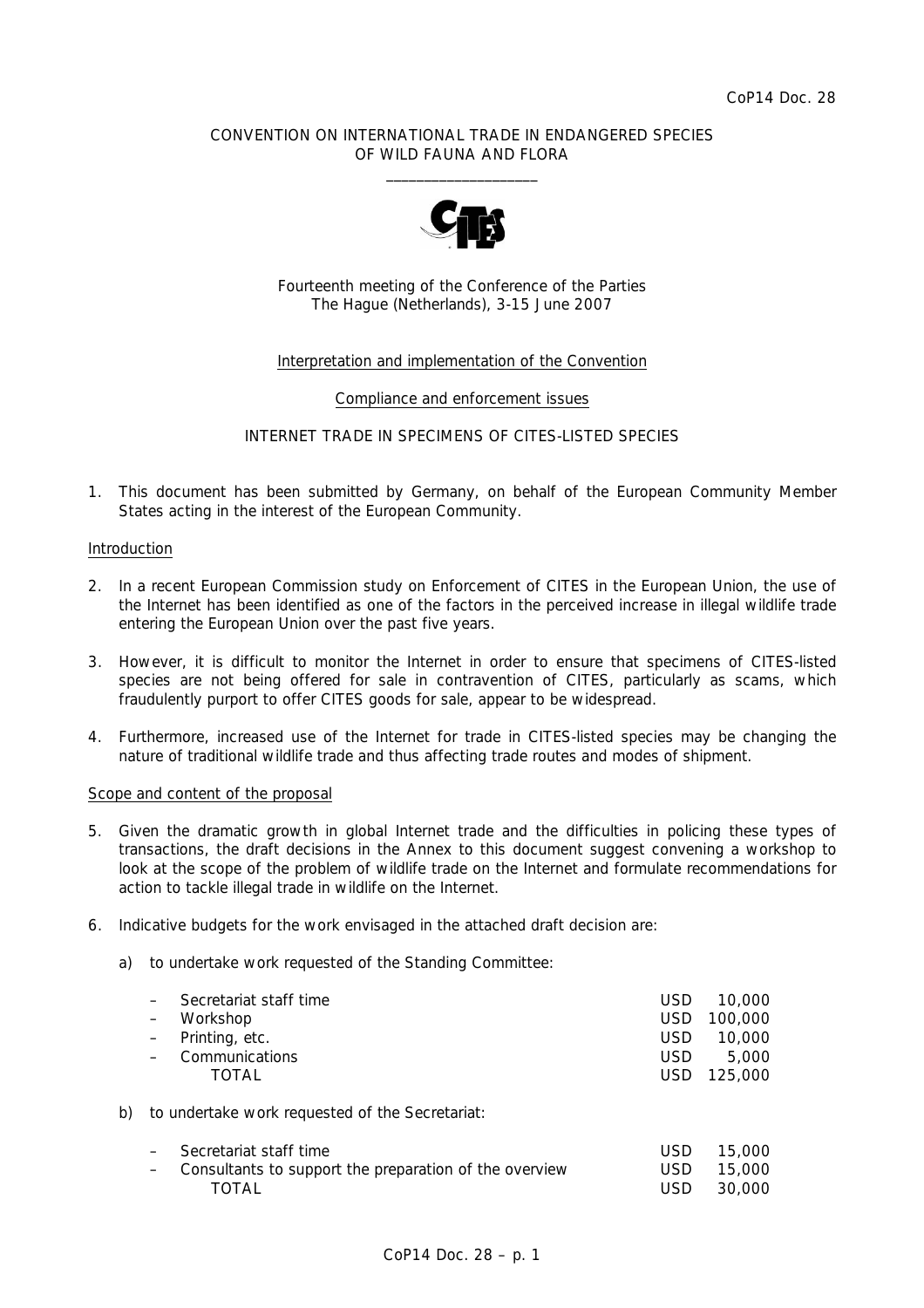## COMMENTS FROM THE SECRETARIAT

- A. The Secretariat is conscious that the Internet is apparently increasingly used for trade in specimens of CITES-listed species.
- B. Consequently, the Secretariat supports the suggestion to gather relevant information and to convene a workshop to consider the implications of trade on the Internet for CITES implementation and enforcement, in particular: legal trade in specimens of CITES-listed species via the Internet; the role of website owners and Internet service providers; any legislative provisions that should be in place for regulating such` trade; how to tackle any illegal trade; and ways of raising awareness among consumers and traders about the provisions of the Convention.
- C. It believes, however, that it may be more efficient for the Secretariat to undertake much of the preparatory work that the draft decision in the document presently seeks to allocate to the Standing Committee. Consequently, the Secretariat proposes the draft decisions below as an alternative approach. It also believes that the two budgets suggested in the document could be combined and that USD 10,000 would be sufficient for the Secretariat's activities. Consequently, the overall budget may be reduced by USD 15,000.

# DRAFT DECISIONS OF THE CONFERENCE OF THE PARTIES

#### Regarding trade in specimens of CITES-listed species via the Internet

## *Directed to the Secretariat*

- 14.XX The Secretariat should:
	- a) request, through a Notification issued after the 14th meeting of the Conference of the Parties, information from Parties regarding:
		- i) the scale and nature of wildlife trade via the Internet that apparently involves their country;
		- ii) perceived problems relating to such trade, including illicit trade;
		- iii) the effectiveness of any measures that Parties have taken to address the trade in wildlife via the Internet, including the use of codes of conduct; and
		- iv) any changes in trade routes and methods of shipment that have been observed as a result of increased use of the Internet to promote trade in wildlife.
	- b) review the information submitted by Parties and prepare a background document for consideration at a workshop;
	- c) seek external funding to convene a workshop on wildlife trade via the Internet, to which the following should be invited to participate: CITES Management Authority and enforcement officials from Parties with emerging or existing wildlife trade via the Internet; experts on Internet trade; owners of relevant websites and Internet service providers; ICPO-Interpol and the World Customs Organization; and representatives of other intergovernmental and nongovernmental organizations;
	- d) publish the outcomes of the workshop, including any recommendations, on the CITES website seeking additional comments; and
	- e) report on this matter at the 58th meeting of the Standing Committee.

## *Directed to the Standing Committee*

14.XX The Standing Committee should review the Secretariat's report at its 58th meeting and determine whether additional measures are necessary including, if appropriate, directing the Secretariat to prepare a discussion document and draft resolution for consideration at the 15th meeting of the Conference of the Parties.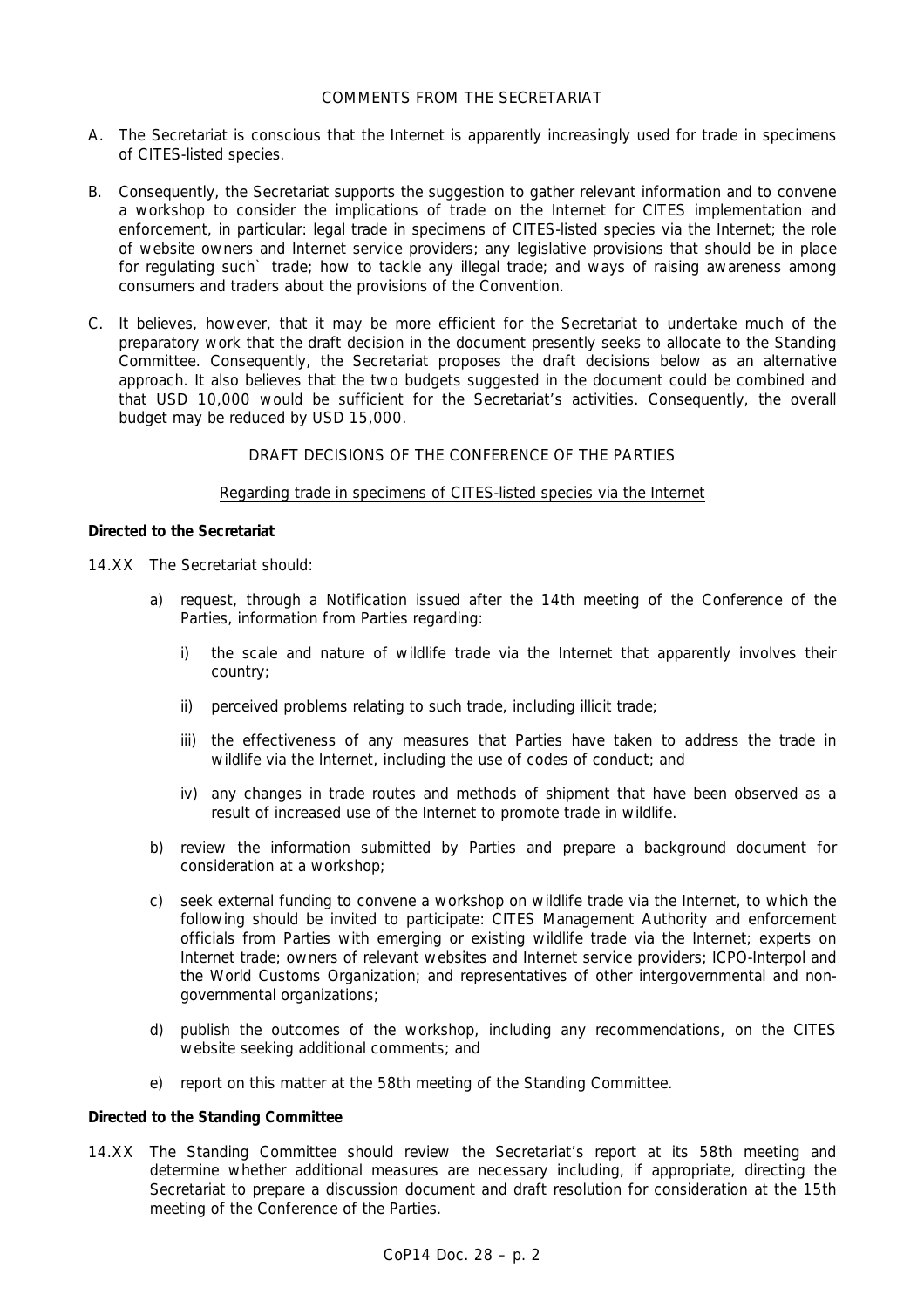# DRAFT DECISIONS OF THE CONFERENCE OF THE PARTIES

#### Internet trade in CITES-listed species

#### *Directed to the Standing Committee*

#### 14.XX The Standing Committee shall:

- a) contingent on the availability of external funding, before the 15th meeting of the Conference of the Parties, convene a workshop on Internet wildlife trade to consider implementation and enforcement issues and make recommendations, including but not limited to codes of practice, for action to tackle illegal trade in wildlife resulting from the use of the Internet;
- b) invite the following participants to the workshop: enforcement officers and Management Authority and Scientific Authority representatives from Parties identified as having an emerging or large-scale online wildlife trade; representatives from Interpol and other relevant enforcement agencies; representatives from relevant intergovernmental and nongovernmental organizations; experts on Internet trade; and owners of relevant websites;
- c) set out the terms of reference for the workshop on Internet wildlife trade, which should include consideration of the overview of Internet wildlife trade prepared by the Secretariat in accordance with Decision 14.XX;
- d) through its clearing-house mechanism, decide on the appropriate way to handle the logistics, agenda and reporting for the workshop and set timelines for the work to be done; and
- e) consider the comments received from the Parties on the workshop report, and consider whether to submit a discussion paper and/or a draft resolution for consideration at the 15th meeting of the Conference of the Parties.

#### *Directed to the Secretariat*

- 14.XX The Secretariat shall assist in obtaining funds from interested Parties, intergovernmental and non-governmental organizations, and other funding sources to support a workshop, and contingent on the availability of such funding:
	- a) assist the Standing Committee in preparing for the workshop;
	- b) request, through a Notification issued directly after the 14th meeting of the Conference of the Parties, information from Parties on:
		- i) the scale and nature of trade in specimens of CITES-listed species on Internet sites registered in their countries;
		- ii) the effectiveness of existing measures taken to address illegal trade in wildlife resulting from the use of the Internet; and
		- iii) changes in trade routes and methods of shipment as a result of increased use of the Internet for wildlife trade;
	- c) report through a Notification to the Parties about the recommendations from the workshop;
	- d) review information obtained from Parties in response to the Notification and any other relevant information and prepare, in consultation with the Interpol Wildlife Crime Working Group, an overview of the scale and nature of trade in specimens of CITES-listed species on the Internet and its impact on the nature of wildlife trade, trade routes and methods of